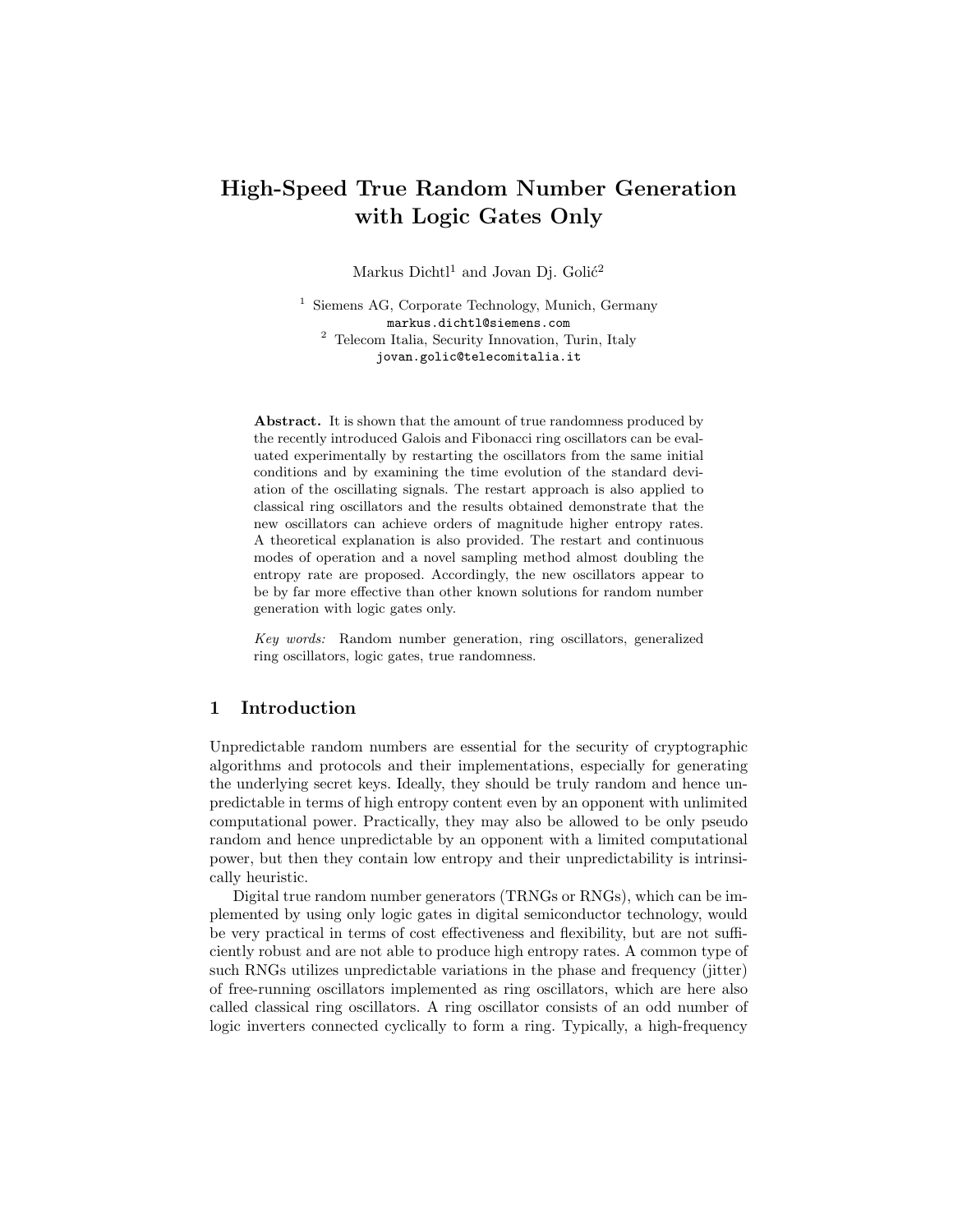ring oscillator is sampled at a much lower speed by an independent (system) clock through a D-type flip-flop. If the sampling clock is generated by another ring oscillator, then there is a tendency of the ring oscillators to couple with each other, thus significantly reducing the amount of randomness produced. Accordingly, it has been suggested to produce the clock by a slow, possibly external oscillator based on analog elements (e.g., see [7], [10], and [16]).

In [15], it is suggested to use ring oscillator signals to clock linear feedback shift registers (LFSRs) and then sample the produced output signal at a lower speed by the system clock, thus combining randomness with pseudo randomness. However, it is demonstrated in [4] that such a scheme is not secure in that the RNG sequence may be predictable by guessing the limited phase or frequency uncertainties and by solving the linear equations.

In [1], it is proposed to introduce a feedback signal for synchronizing the slow and fast ring oscillators so that the fast one is sampled close to its edges, i.e., transition points. This approach, which requires a considerable amount of hardware with very precise timing, may increase the sensitivity to phase jitter at the expense of introducing some statistical dependences. In [2], it is suggested to restart the two oscillators and the sampling D-type flip-flop from the same state, for each new random bit to be produced. Under a reasonable assumption regarding the absence of long-term correlations in the underlying noise process, this would ensure statistical independence of the random bits produced, but cannot increase the speed. We look forward to seeing experimental data showing how these methods work in practice.

Recently, a TRNG based on a multitude of ring oscillators combined by XOR logic gates was suggested in [14], but its security proof turns out to be based on highly unrealistic assumptions. The statistical results [13] for this design may be caused by pseudo random behavior and, hence, do not allow one to judge the amount of entropy produced.

Another type of digital RNGs exploits the metastability of RS latches and edge-triggered flip-flops based on RS latches such as the D-type flip-flop (e.g., see [6]). The metastability essentially results from an even number of logic inverters connected in a loop. For example, the input and clock signals for a D-type flip-flop can be produced by ring oscillators. Since the metastability events are relatively rare and are sensitive to manufacturing variations and temperature and voltage changes, the resulting designs are slow and not very reliable.

Two new types of ring oscillators called Fibonacci and Galois ring oscillators are proposed in [8] and it is suggested that much higher entropy rates can thus be achieved in comparison with other existing RNG proposals based on digital logic circuits only, even when implemented in FPGA technology. This would of course be of great practical interest, but no firm experimental evidence is provided, possibly due to the paradigm of mixing randomness with pseudo randomness. The main objective of this work is to evaluate and analyze the amount of true randomness produced by these oscillators. This is achieved by using the restart approach, which consists in repeating the experiments from identical starting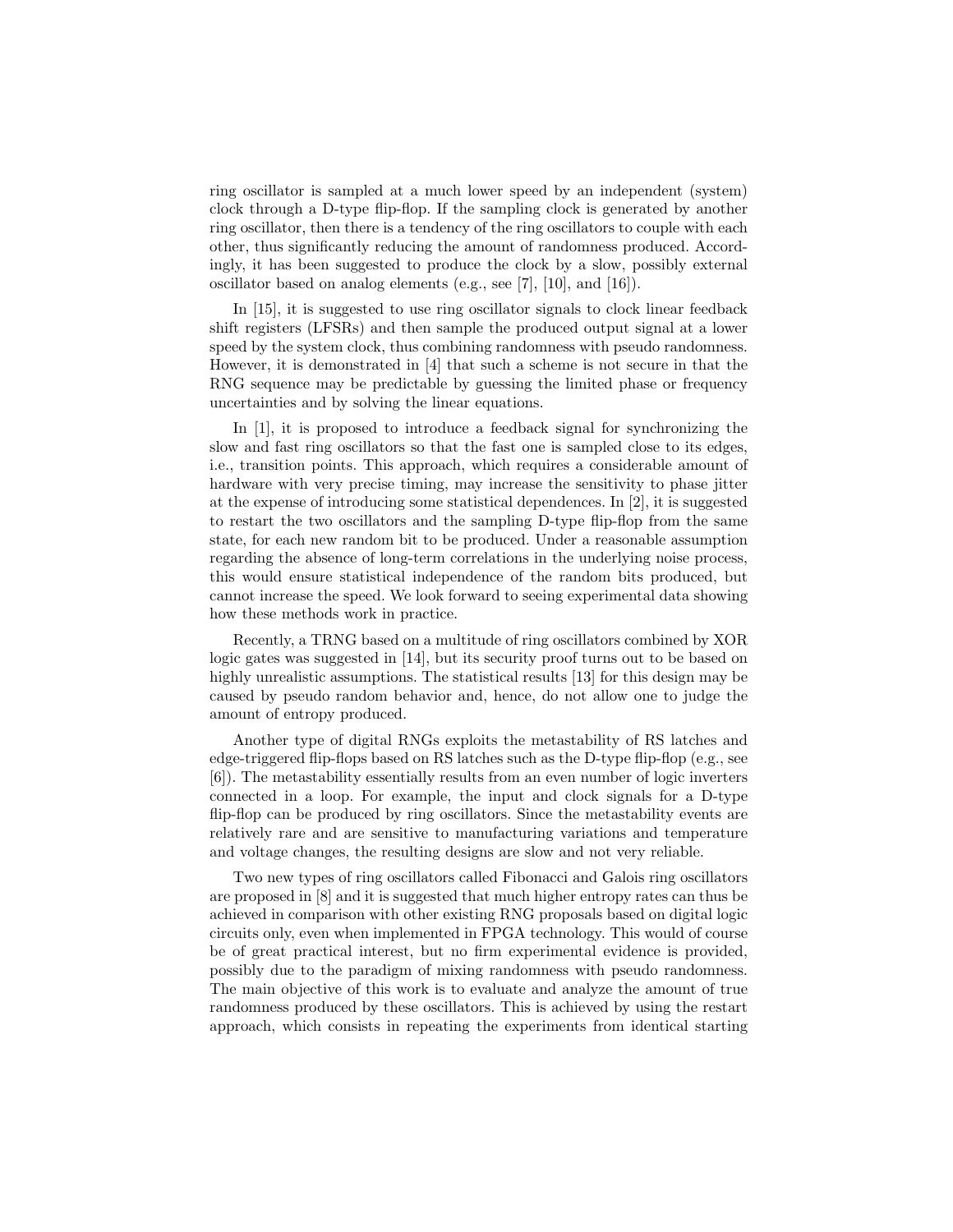conditions.<sup>1</sup> In this way, it is practically possible to distinguish between true and pseudo randomness. In addition, the restart approach practically ensures mutual statistical independence of the random bits produced [2] and, as such, enables simple on-line testing of randomness properties. For comparison, similar experiments are also conducted for classical ring oscillators and a significant difference in performance is observed.

A short description of Fibonacci and Galois ring oscillators is provided in Section 2. The experimental results of the restart approach for distinguishing between true and pseudo randomness produced by these oscillators are presented in Section 3, whereas a comparison with classical ring oscillators is given in Section 4. Section 5 explains why the ring oscillator based TRNG designs from [14] and [13] fail. The TRNG designs resulting from Fibonacci and Galois ring oscillators including the restart and continuous modes of operation are proposed and discussed in Sections 6.1 and 6.2, respectively, a new sampling method almost doubling the entropy rate is introduced in Section 6.3, and the FPGA implementation details are given in Section 7. Section 8 contains a theoretical explanation of the improved true randomness and the conclusions are pointed out in Section 9.

## 2 Fibonacci and Galois Ring Oscillators

Fibonacci and Galois ring oscillators [8] (FIRO and GARO, respectively) are both defined as generalizations of a ring oscillator (RO). They consist of a number, r, of inverters connected in a cascade together with a number of XOR logic gates forming a feedback in an analogous way as in the well-known Fibonacci and Galois configurations of an LFSR (see Figures 1 and 2). The difference is that the delay synchronous units in an LFSR, i.e., synchronously clocked D-type flip-flops are replaced by the inverters. A FIRO or GARO is thus defined by the binary feedback coefficients or, equivalently, by the associated feedback polynomial  $f(x) = \sum_{i=0}^{r} f_i x^i$ ,  $f_0 = f_r = 1$ . The output signal could be taken from any inverter in the cascade.

It is shown in [8] that to make sure that the inverter outputs cannot get stuck at a fixed state, the feedback polynomial should be chosen to have a form  $f(x) = (1+x)h(x)$ , with  $h(1) = 1$  for a FIRO and with r odd for a GARO. It is also suggested to choose a primitive polynomial  $h(x)$ , as then in both cases the state-transition diagram of the associated synchronously operated oscillator contains one long cycle of length  $2<sup>r</sup> - 2$  and one short cycle of length 2, which is metastable in the asynchronous operation.

It is claimed in [8] that the high-speed output oscillating signal has both pseudo and true randomness properties, where the latter result from unpredictable variations in the delay of internal logic gates which get propagated and enhanced through feedback, possibly in a chaotic manner, and also from internal metastability events. It is suggested that further randomness due to metastability may be induced within a sampling unit (e.g., a D-type flip-flop) as well as

 $1 \text{ M}$ . Dichtl used restart methods in TRNG simulations for certification since 2003.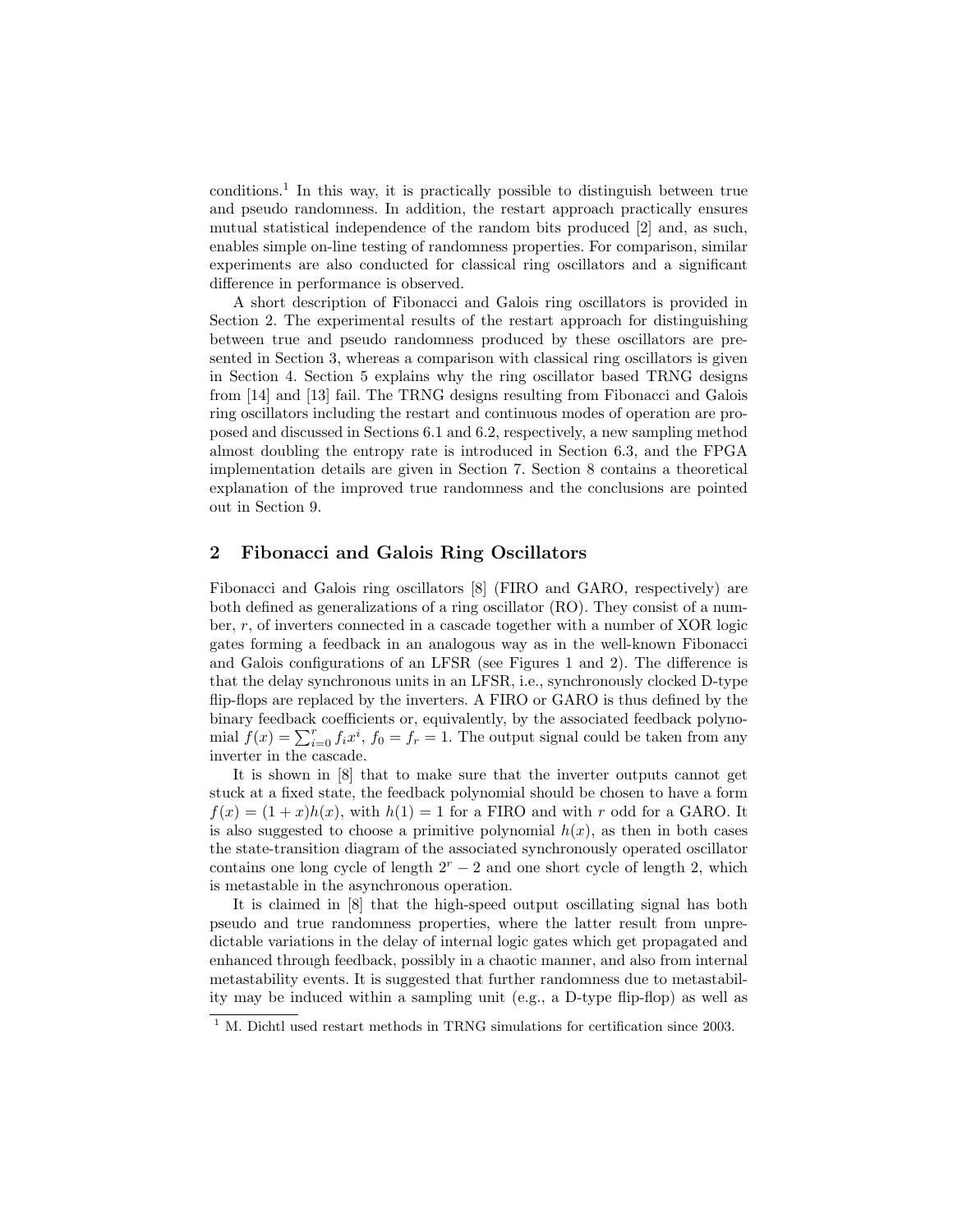

Fig. 1. Fibonacci ring oscillator.



Fig. 2. Galois ring oscillator.

that the mutual coupling effect between the oscillating and sampling signals may be significantly reduced by the pseudo random noise-like form of the oscillating signal. To increase randomness and robustness, it is also proposed to use an XOR combination of a FIRO and a GARO (FIGARO).

## 3 Distinguishing between True and Pseudo Randomness

In order to assess the quality of TRNGs based on FIROs or GAROs, we need to distinguish the amount of true randomness contained in a pseudo random oscillating signal. We can do this by repeating the experiments from identical starting conditions, that is, by restarting a TRNG from the same initial states of all the logic gates. Pseudo randomness is deterministic and hence shows identical behavior in each repetition of the experiment. True randomness, on the other hand, behaves differently in repetitions, despite the identical starting conditions. To a minor extent, true randomness may also be present in the starting conditions, which are not ideally identical. We conducted experiments in the FPGA technology making sure that the initial conditions are essentially identical, with the all-zero state as the initial state. For implementation details, see Section 7.

As an example, Figure 3 shows the oscillograms of repeated restarts of a FIRO of length 15, from identical starting conditions. In the figure, the horizontal axis is the time, the period of time shown for each restart is 80 ns, the vertical axis is the output voltage, and only 25 curves of 1000 recorded are shown. The sampling rate on the oscilloscope was 20 Gsamples/s. It is clearly visible that many different curve forms occur in the figure. They are identical or similar only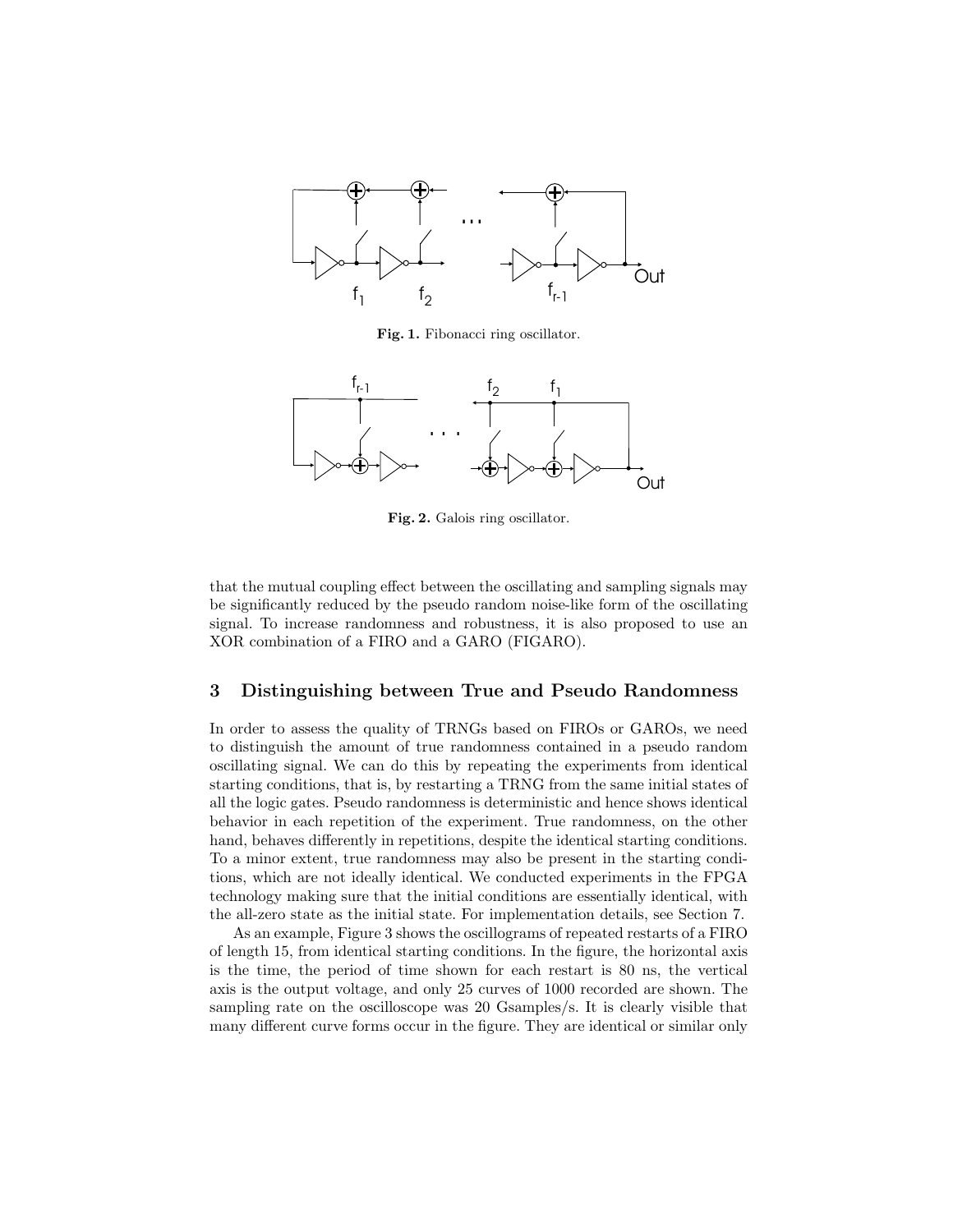in the beginning and then they diverge from each other surprisingly quickly. The FIRO thus produced true randomness in a form of random analog signals.

Munimum Muningh Munimum Muninghur Muningham Muningur Muningu Muningh, Maghing Maghing Munghan Muhima Mumpan Mumpan Munjima Manumun Manhung Manjaurum Manjaung Mandhjuju Muningang Muniyanna Munighaya Munighaya Munighaya

Fig. 3. Output voltages of 25 restarts, each 80 ns long, of a FIRO with feedback polynomial  $x^{15} + x^{14} + x^7 + x^6 + x^5 + x^4 + x^2 + 1$ . The occurrence of various curve forms shows that true randomness is produced.

The amount of randomness in the obtained curves that is relevant for entropy extraction by sampling can be measured by the standard deviation of the output voltage as a function of time. More precisely, if this standard deviation is relatively large, then extracting one bit of true randomness by sampling is easy and reliable. On the other hand, if this standard deviation is relatively small, then the extracted random bit will be heavily biased and the bias will strongly depend on the implementation. Accordingly, we computed the standard deviation and the mean value of the output voltage as functions of time for the 1000 curves, recorded for a longer period of time. The results are displayed in Figure 4, for the standard deviation, and in Figure 5, for the mean value.



Fig. 4. Standard deviation of the output voltage of 1000 restarts of a FIRO with feedback polynomial  $x^{15} + x^{14} + x^7 + x^6 + x^5 + x^4 + x^2 + 1$ .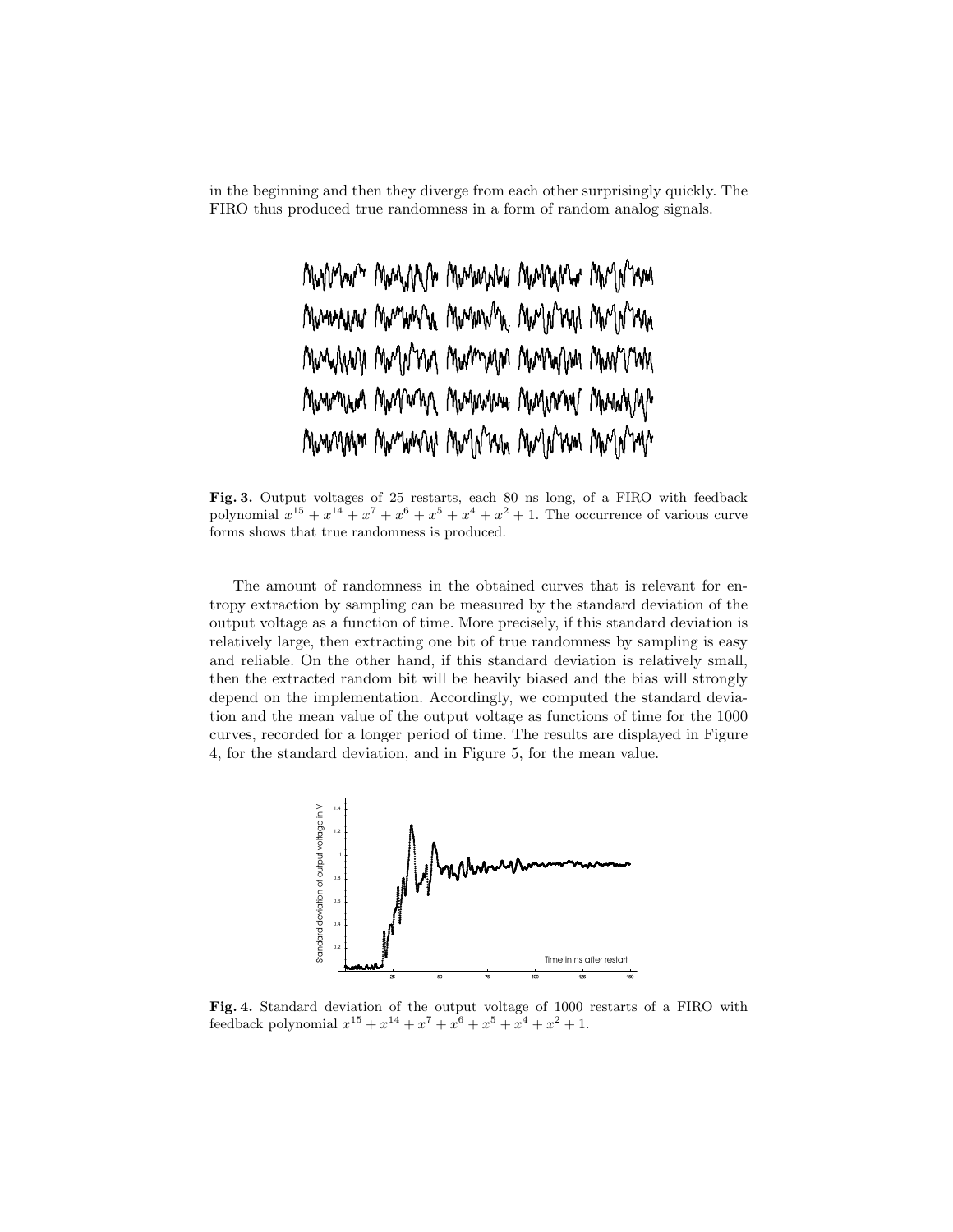

Fig. 5. Mean output voltage of 1000 restarts of a FIRO with feedback polynomial  $x^{15} + x^{14} + x^7 + x^6 + x^5 + x^4 + x^2 + 1.$ 

In another example, analogous experiments were conducted for a GARO of length 31 and the results obtained are shown in Figures 6, 7, and 8.

Fig. 6. Output voltages of 25 restarts, each 80 ns long, of a GARO with feedback polynomial x <sup>31</sup> +x <sup>27</sup> +x <sup>23</sup> +x <sup>21</sup> +x <sup>20</sup> +x <sup>17</sup> +x <sup>16</sup> +x <sup>15</sup> +x <sup>13</sup> +x <sup>10</sup> +x <sup>9</sup> +x <sup>8</sup> +x <sup>6</sup> +x <sup>5</sup> +  $x^4 + x^3 + x + 1$ . The occurrence of various curve forms shows that true randomness is produced.

The obtained experimental results clearly show that both FIROs and GAROs are capable of producing true randomness. After about 25-30 ns, the standard deviation becomes significantly large to enable an extraction of 1 bit of entropy via sampling, at least in principle. After about 50 ns, as both the means and the standard deviations achieve relatively stable values, the entropy extraction becomes fairly robust and reliable. To be precise, these observations pertain to the restart mode of operation examined in the experiments. Similar observations also hold for a more random and more robust FIGARO.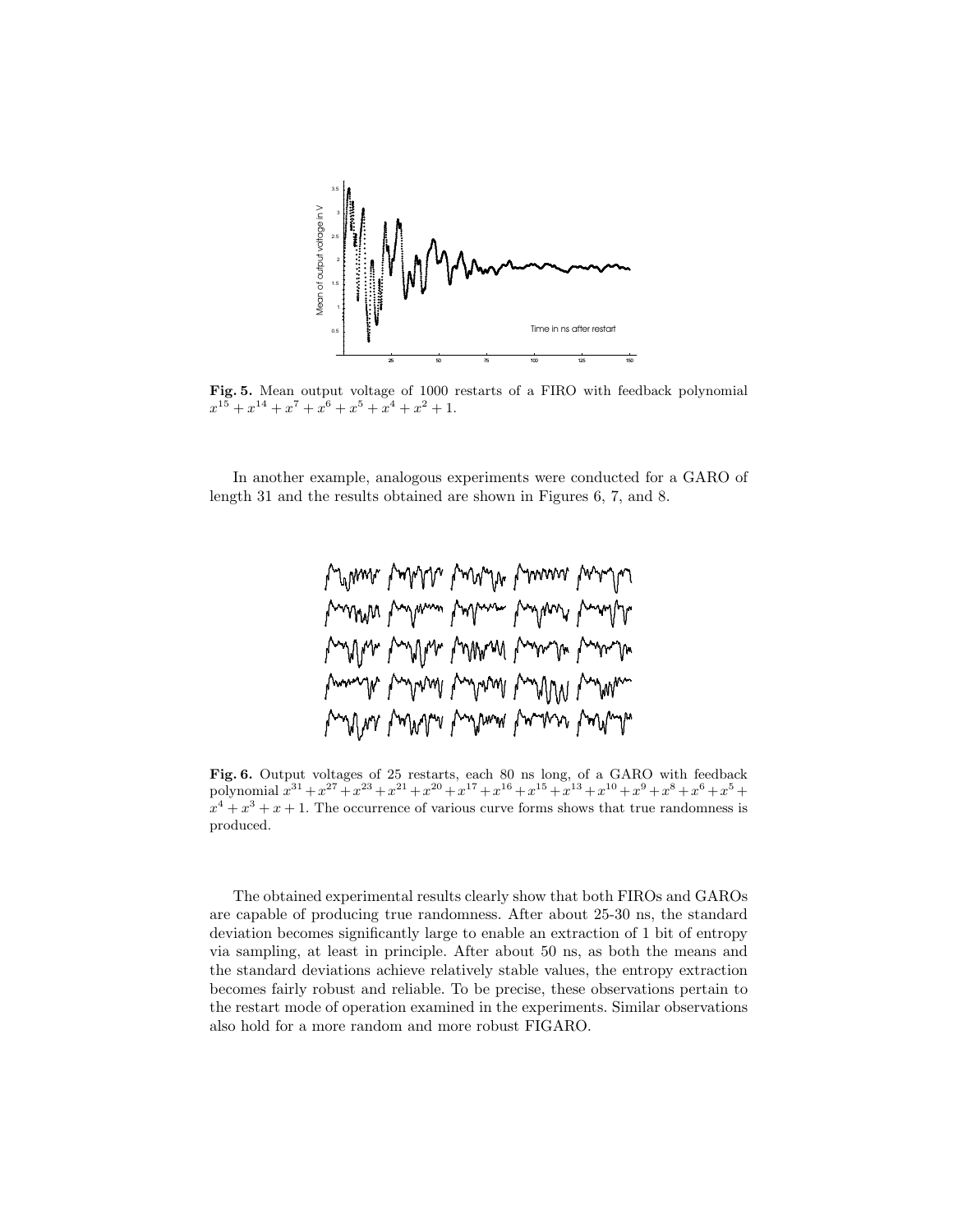

Fig. 7. Standard deviation of the output voltage of 1000 restarts of a GARO with feedback polynomial  $x^{31} + x^{27} + x^{23} + x^{21} + x^{20} + x^{17} + x^{16} + x^{15} + x^{13} + x^{10} + x^{9} + x^{10} + x^{10} + x^{10} + x^{10} + x^{10} + x^{10} + x^{10} + x^{10} + x^{10} + x^{10} + x^{10} + x^{10} + x^{10} + x^{10} + x^{10} + x^{10} + x^{10} + x^{10} + x^{10} + x^{10} + x^{10} + x^{10} + x^{1$  $x^8 + x^6 + x^5 + x^4 + x^3 + x + 1.$ 



Fig. 8. Mean output voltage of 1000 restarts of a GARO with feedback polynomial  $x^{31} + x^{27} + x^{23} + x^{21} + x^{20} + x^{17} + x^{16} + x^{15} + x^{13} + x^{10} + x^9 + x^8 + x^6 + x^5 + x^4 + x^3 + x + 1.$ 

## 4 Comparison with Classical Ring Oscillators

In order to assess the practical suitability of FIROs and GAROs for the generation of true random numbers, we now compare them with a classical RO composed of three inverters implemented in the same FPGA technology. For the same reasons as in Section 3, in order to determine the amount of randomness generated by ROs, we use the restart approach. The frequency of the RO was about 296 MHz. We recorded the output voltage in the first 80 ns after restarting from the all-zero state, but the curves were so similar that no useful information about the phase jitter could be derived. Instead, we recorded a time frame from 490 to 510 ns after restarting, by sampling at a rate of 20 Gsamples/s, for 1000 restarts.

Figure 9 shows the first 100 of these curves in one plot. To get a numerical measure for the jitter, we also evaluated the 1000 curves statistically. We computed the average output voltage  $U_{av}$  over all 401000 samples, which was 1.7143 V. For each curve  $i$ , the time  $t_i$  is defined as the first time greater than 500 ns at which the output voltage was larger than  $U_{av}$ . Graphically, these times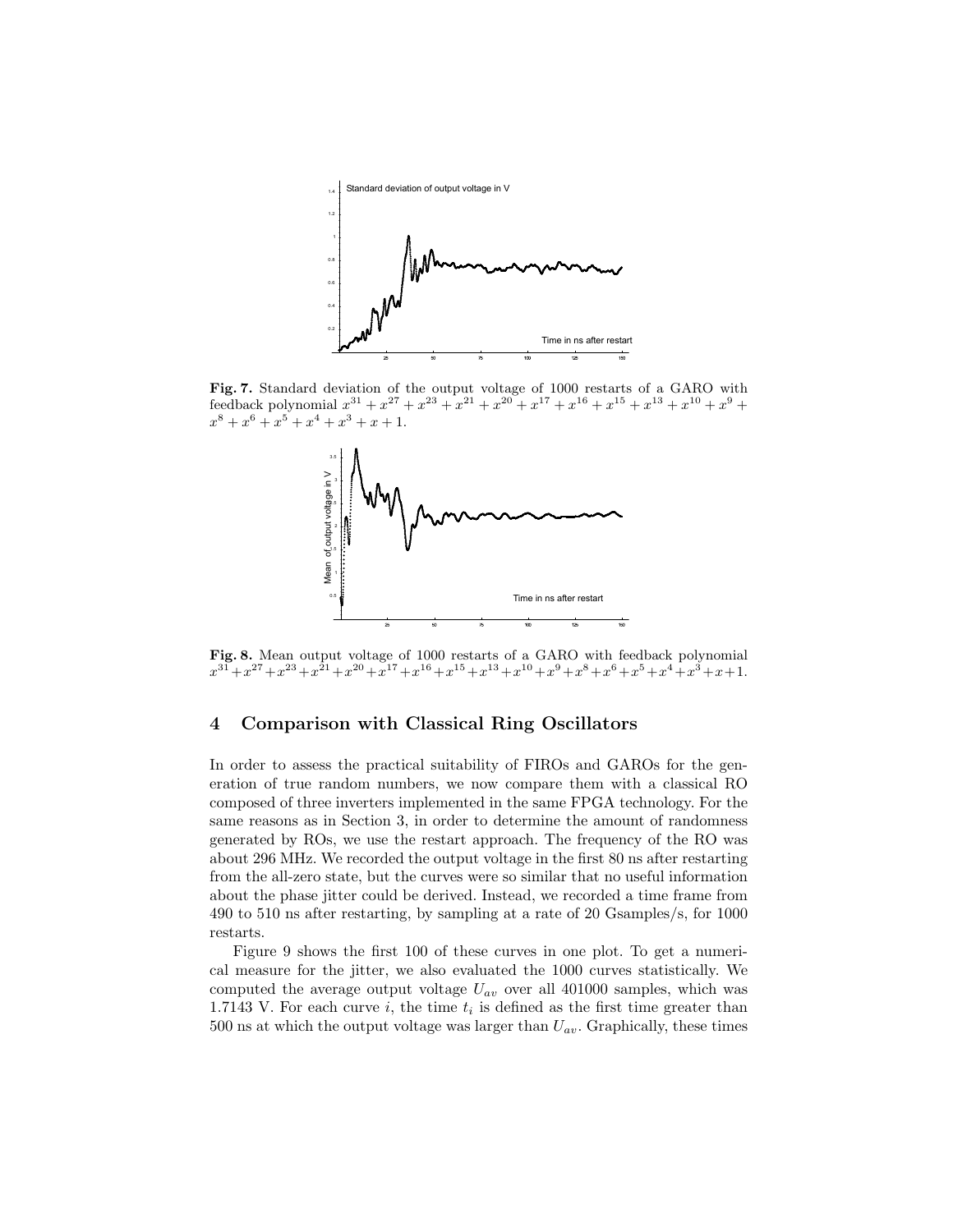

Fig. 9. Output voltages of 100 restarts of the RO. The vertical position of the horizontal axis is the mean voltage  $U_{av}$ .

can be seen in Figure 9 as the points to the right of the number 500, where the curves cut the horizontal axis. The minimum  $t_i$  from the 1000 curves was 500.7 ns, the maximum was 501.3 ns. The standard deviation of the 1000  $t_i$ s was 0.1005 ns. This is only about 3% of the period of the RO. This low standard deviation shows clearly that even after about 148 periods, the RO had accumulated only a very small amount of phase jitter, whereas the FIRO and GARO of Figures 3 and 6, respectively, started to produce very different curves after only 25-30 ns.

Consequently, the arithmetic mean and the standard deviation of the output voltages as functions of time after the restart of the RO are both computed for a much longer time frame. The graphs for the standard deviation and the mean value are shown in Figures 10 and 11, respectively. Zoomed in details from Figure 10 are shown in Figure 12. The observed oscillations are due to the fact that the variations of the output voltage are much larger around the edges of the oscillating signal.



Fig. 10. Standard deviation the output voltage of 1000 restarts of the RO. The curve oscillates very much, so that it smears to the black area.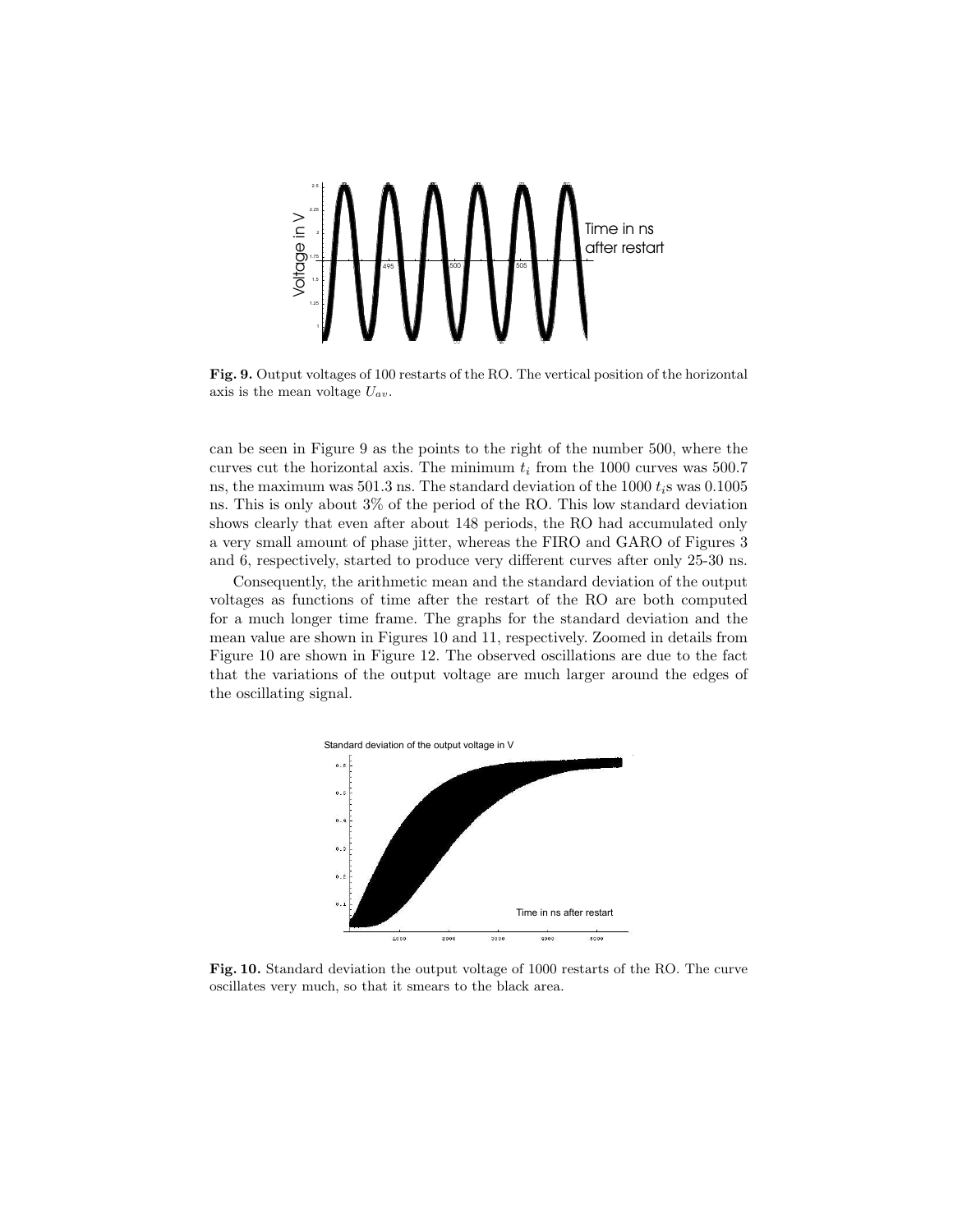

Fig. 11. Mean output voltage of 1000 restarts of the RO. The curve oscillates very much such that it smears to the black area.



Fig. 12. Zoomed in detail of Figure 10.

These figures show very clearly that the classical ROs need more than 5  $\mu$ s until they reach an approximately stable value of the standard deviation of the output voltage, that is, until the output voltage is in a completely random phase. In contrast, the FIROs and GAROs achieve a more or less stable standard deviation of their output voltages already after about 50 ns. Accordingly, the entropy rate achievable by FIROs, GAROs, and FIGAROs is orders of magnitude higher than that of classical ROs.

Moreover, one may extrapolate that similar conclusions also hold for the continuous mode of operation, without restarts from the same state, as the obtained results are independent of the initial state chosen. On the conservative side, the shown experimental results at least serve as a more or less firm indication for the achievable entropy rates of the continuous mode of operation.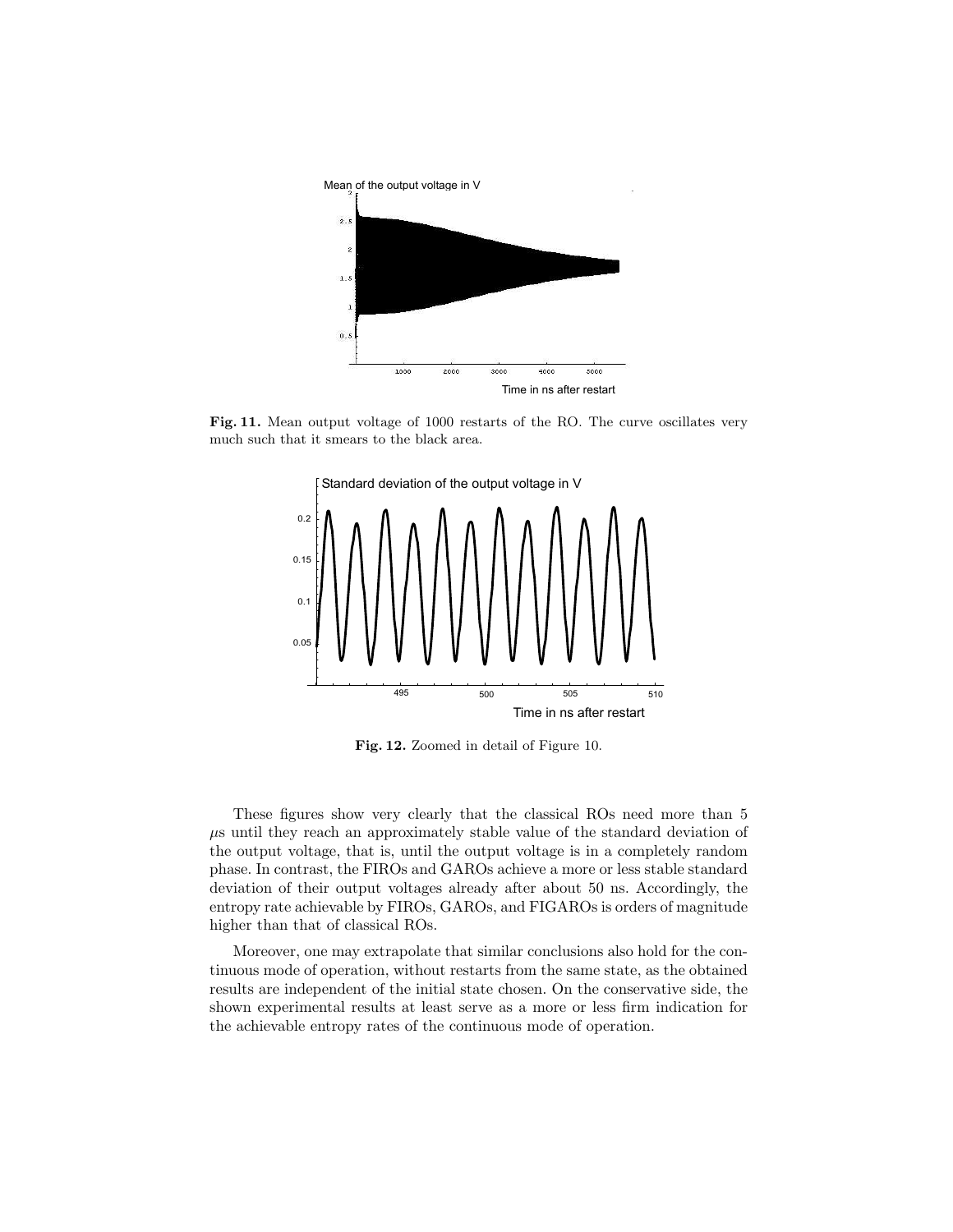## 5 A 'Provably Secure' TRNG Based on Ring Oscillators

Section 4 shows that a ring oscillator can produce randomness only at a relatively low rate. To overcome the problem, one may be tempted to use a very large number of ring oscillators instead of a single one. In [14], it is thus suggested to combine the outputs of a large number of ROs of equal length by an XOR operation, and then to sample the resulting signal and use the binary samples as inputs to a resilient postprocessing function. The resulting design has a large gate count and a high power consumption. For concrete implementations, it is suggested to use 114 ROs of length 13. The authors claim their design to be provably secure, with respect to the amount of true randomness produced.

The basic idea of the security proof is that transitions in the RO signals lead to transitions in the XOR output signal. If sampling occurs close enough to a jittering transition, then the sampling result is assumed to be random, as previously already suggested in [1]. One RO period is split up into 100 time slots of equal length. The sampled bit is considered random if the sampling occurs in a time slot with a transition. The probability of this happening is analyzed in an urn model.

However, it turns out that the security claim [14] is not justified, as its proof relies on several highly unrealistic assumptions. As such, the security proof [14] cannot be considered relevant. A criticism of the underlying assumptions is briefly presented in the sequel, whereas a detailed analysis of the TRNG design [14] is given in [5]. Note that the statistical results reported in [13], for another instance of the design using 210 ROs of length 3, provide no evidence that the design produces substantial amounts of true randomness, because a large number of ROs may also be a good source of pseudo randomness.

Unrealistic Probabilistic Model of Jitter The following assumption for an individual RO with average period  $T$  is stated in [14]. In any open time interval  $(mT-T/4, mT+T/4)$ , there is a unique point t where the signal crosses  $(L+H)/2$ volts and this t behaves as a normally distributed random variable with mean  $mT$  and some variance  $\sigma^2$ . Here, L and H stand for the voltages that represent the logic low and high values, respectively. This assumption essentially means that a RO has a built-in perfect clock of period  $T$  and that jittering only occurs around the transition times of this perfect clock. This assumption is obviously very unrealistic. It would imply that the ROs cannot accumulate phase jitter, but Figure 10 shows clearly that this is not the case.

Interaction of Ring Oscillators In the urn model [14] for the transitions in the XOR output signal, it is assumed that the transitions in individual RO signals are uniformly and independently distributed among the chosen 100 time slots the period  $T$  is divided into. In [14], it is claimed that [3] shows that the phase drift is independent from one ring oscillator to another. However, no such result could be found in [3]. The whole paper analyzes jitter in individual ROs, and it never mentions having implemented two ROs on the same FPGA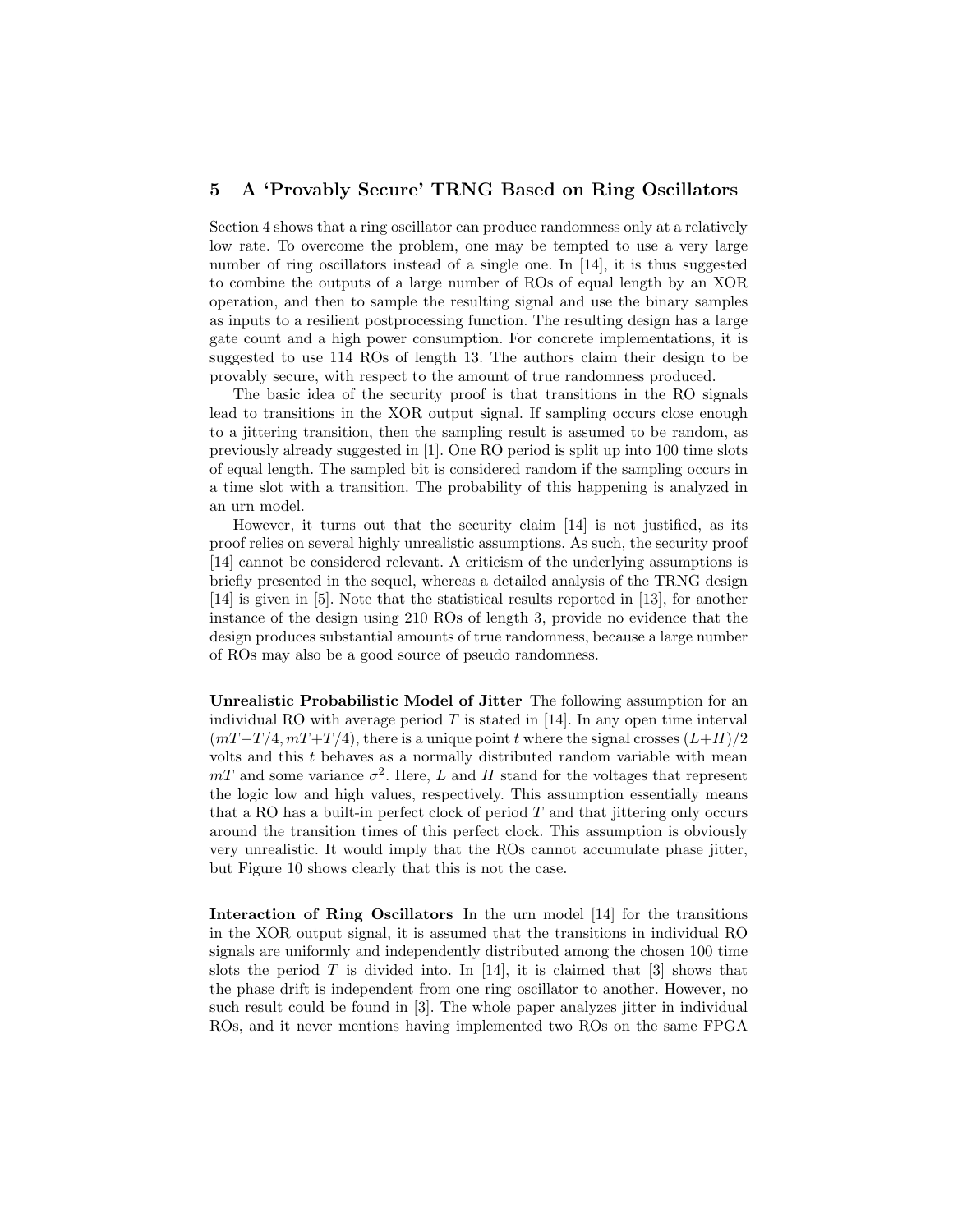simultaneously. Hence, [3] does not provide any insight into the statistical independence of transitions of several ROs implemented on the same chip. Our own experiments [5] show clearly that ROs implemented on the same FPGA interact strongly and are hence not statistically independent. Accordingly, as ROs implemented on the same chip interact strongly, it is not justified to assume that their transitions occur in statistically independent time slots.

Unrealistic Speed The security proof of [14] is implicitly based on the assumption that each transition (0-1 or 1-0) in each RO signal leads to a transition in the XOR output signal to be sampled. For the suggested design with 114 ROs of length 13, this implies that in the RO period of 26 gate delays, 228 transitions need to occur. This means 8.77 transitions per gate delay, independently of the gate technology used. This is not feasible with any technology known today.

The practical implementation from [13] has even much more severe speed problems. There, a 'robust' FPGA implementation of the design with 210 ROs of length 3, which oscillate at frequencies of about 333 MHz, is suggested. This means 70 transitions per gate delay or an average frequency of about 69.9 GHz in the XOR output signal.

Violation of Operating Conditions for Sampling Flip-Flop Even if the high-speed signal of the XOR of a large number of RO signals could be computed, it could not be sampled correctly. For flip-flops implemented in different technologies, the numerical values of the required setup- and hold-times vary, but no flip-flop can reliably sample signals with 8 transitions per gate delay. The Virtex II Pro FPGA used in [13] requires a signal to be sampled to be constant for 0.17 ns. During this time the XOR output signal would, if it could be computed, make about 23.8 transitions. The sampling flip-flop would thus be very far away from its specified operating conditions and, hence, cannot be assumed to work correctly.

Now, one might object that violating the required hold- or setup-times of a flip-flop can bring the flip-flop into a metastable state, which itself can be a source of randomness. Indeed, this is true, but whether metastability is really achieved depends to a large extent on small manufacturing variations and also on environmental conditions like supply voltage and temperature. Therefore, a security proof can hardly be based on the metastability of sampling flip-flops.

# 6 TRNGs Based on Fibonacci and Galois Ring Oscillators

By repeatedly restarting FIROs and GAROs, we have seen that they indeed generate true randomness. There are several ways of using this randomness in a practical random number generator that produces random bits sequentially.

#### 6.1 Restart Mode of Operation

Since we have seen that a FIRO or GARO behaves differently each time even when restarted from identical starting conditions, we can use this restart method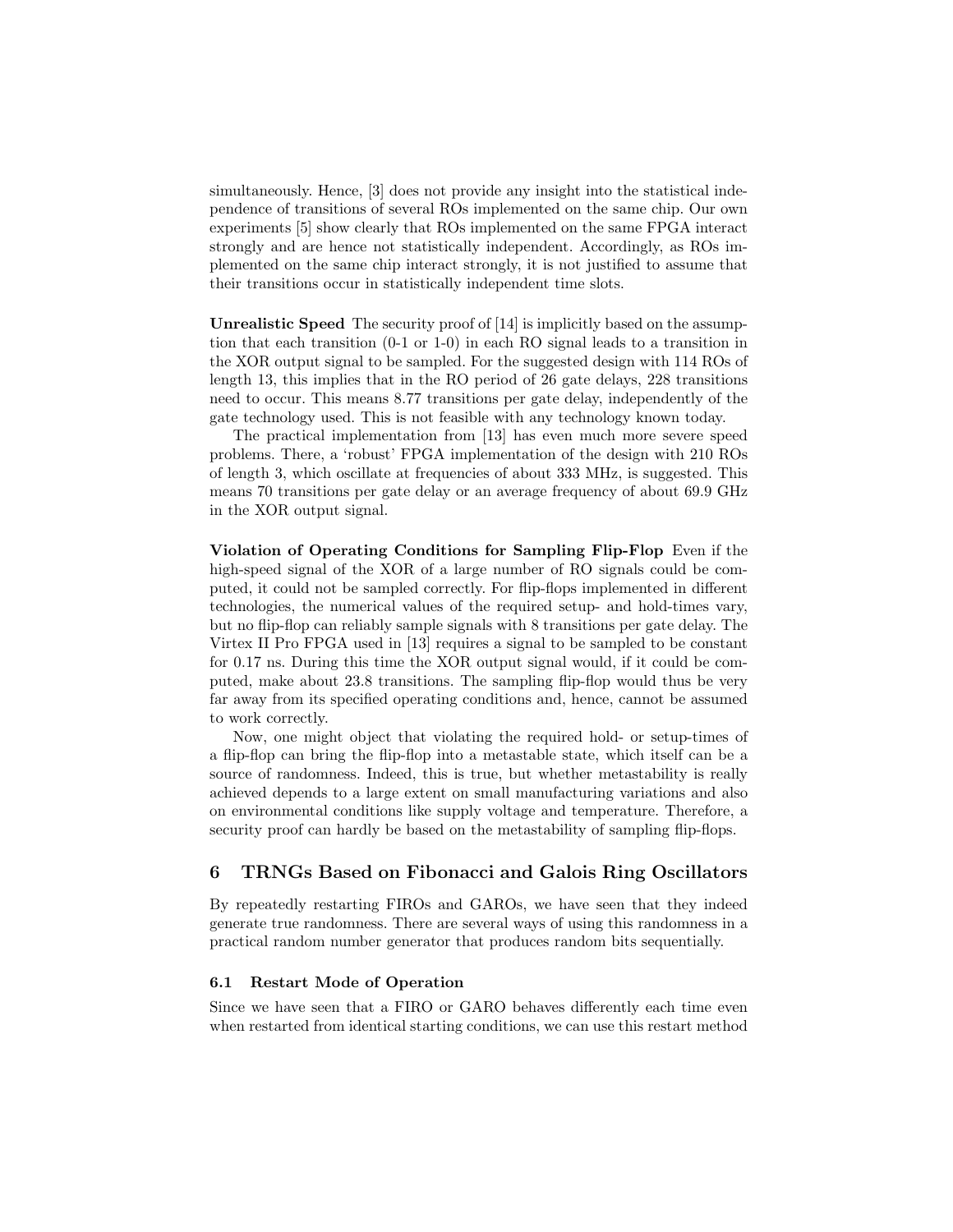also in the practical implementation of a TRNG. A FIRO or GARO is normally in a static reset state. Only when a random bit is needed, the oscillator is allowed to run for a short period of time. After sampling, the oscillator is stopped and reset to its initial state. A D-type flip-flop used for sampling should also be reset to a fixed state. An obvious advantage of the restart mode of operation is a low power consumption.

The main advantage of the restart method is that the bits generated in this way are statistically independent. More precisely, this is true under a reasonable assumption that, after restarting, there are no residual long-term statistical dependencies in the underlying noise process causing the true randomness. In fact, the long-term statistical dependences are very unlikely to exist also without restarting. This is very important for satisfying the evaluation criteria such as [11], as in this case the on-line testing reduces to statistically testing the bias of the bits generated. Instead of testing the bias, one may only apply an adaptive method for producing unbiased bits, such as the well-known von Neumann extractor, possibly in a faster generalized form [9]. So, if something goes wrong with the internal randomness, but not with the independence of repeated runs, then the output speed is thus automatically reduced, while keeping a true random output.

For this independence, however, it must be assumed that the starting state of the oscillator is independent of the bit generated previously. To achieve this independence for all the logic gates in the oscillator circuit, one has to wait a sufficiently long time after having stopped the oscillator, before restarting it. In this time, the oscillator can return to its static initial state. We discuss this waiting time in more detail in Section 7.

So, the independence is achieved at a cost of reducing the speed, because this waiting time has to be added to the running time guaranteeing a sufficiently large standard deviation of the output voltage (e.g., 25-50 ns), in order to obtain a lower bound on the sampling period. If the waiting time is sufficiently large, but the running time is too short, then the standard deviation of the output voltage becomes relatively low and, as a result, the output random bits have an increased bias, while remaining statistically independent.

If a D-type flip-flop is used for sampling, then the output bits produced may be biased, i.e., may have a deviation of the probability of zeros from 1/2. To get more balanced output bits, one may toggle the state of an intermediate flip-flop at each 0-1 transition in the oscillator signal and then sample the state when a random bit is needed. This is equivalent to counting the number of 0-1 transitions in the oscillating signal and using the count reduced modulo 2 as the output bit. The edge-triggered toggle flip-flop also has to be reset during the restart.

In our experiments, we managed to generate statistically independent random bits at a speed of 7.14 (6.25) Mbits/s, with a small bias of zeros of about 0.0162 (0.0056), by the sampling method with toggling and the FIRO used to generate Figure 3. In the implementation, the FIRO runs after the restart for 60 ns. Then it is stopped and the resulting bit is sent to and kept on an output line for 40 ns. The waiting time before restarting is 40 (60) ns. The independence is measured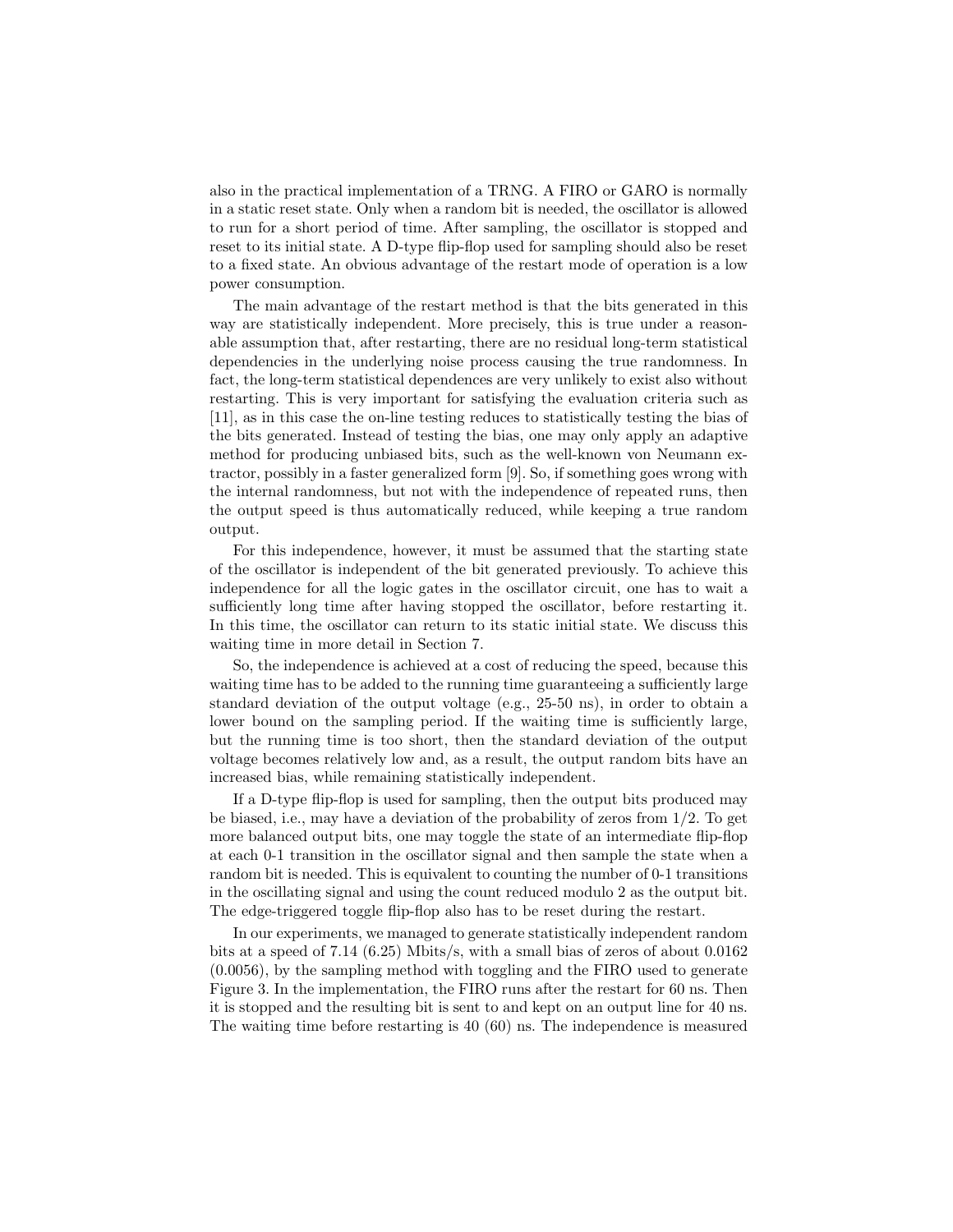by the chi-square statistical test comparing the empirical distribution of 142858 (125000) 4-bit blocks of successive bits with the theoretical distribution, with respect to a given bias, and in both cases the test was satisfied with a significance level of more than 10%.

#### 6.2 Continuous Mode of Operation

One may run a FIRO, GARO, or FIGARO continuously and sample them when random bits are needed. Alternatively, one may restart them from a fixed state, as in the restart mode, each time a sequence of random bits is needed and then run them only as long as needed. The latter approach consumes less power and may imply statistical independence of successive runs if implemented properly. The two sampling methods described above for the restart mode of operation, namely, with or without an intermediate toggle flip-flop, are also applicable in this case. An XOR combination of a FIRO and GARO, FIGARO, together with an appropriately chosen sequential circuit for postprocessing are thus proposed in [8] for generating random bits at a high speed. A drawback of the continuous mode of operation relates to high-security applications where it is required to control the entropy rate by on-line testing, e.g., according to [11]. Namely, this appears to be a non-trivial task due to mixing true with pseudo randomness.

Another problem is determining the maximum sampling rate. To this end, one may refer to the restart method from a fixed initial state, but the corresponding results regarding the standard deviation of the output voltage should be taken with some caution, because the space of achievable (analog) internal states is larger than the space of the restart states. If the sampling period is chosen to be too short, then the successive samples produced may become statistically dependent. Namely, at each time, the statistical dependence of a current sample on the previous state, at a time when the preceding sample was produced, increases if the sample period decreases, whereas this previous state is clearly statistically dependent on the preceding sample. A statistical dependence among successive samples may then result as a consequence. Of course, by increasing the sampling period, such a statistical dependence diminishes. However, as statistical dependences may also result from a sampling D-type flip-flop, it may be prudent to always restart this flip-flop from the same state, for any sample produced.

The FIRO used to generate Figure 3 was allowed to run for 100  $\mu$ s and its analog output was recorded. The autocorrelation function computed from this record is shown in Figure 13. It drops to about zero surprisingly quickly, that is, after about 20 ns, but this may also be due to a combined effect of true and pseudo randomness. We implemented this FIRO in the continuous mode and observed that at the speed of 25 Mbits/s, the statistics of the 4-tuples did not pass the chi-square independence test with respect to the significance level of 0.01%, but at 12.5 Mbits/s, the test was satisfied with a significance level of more than 10% and the bias of zeros was about 0.0192.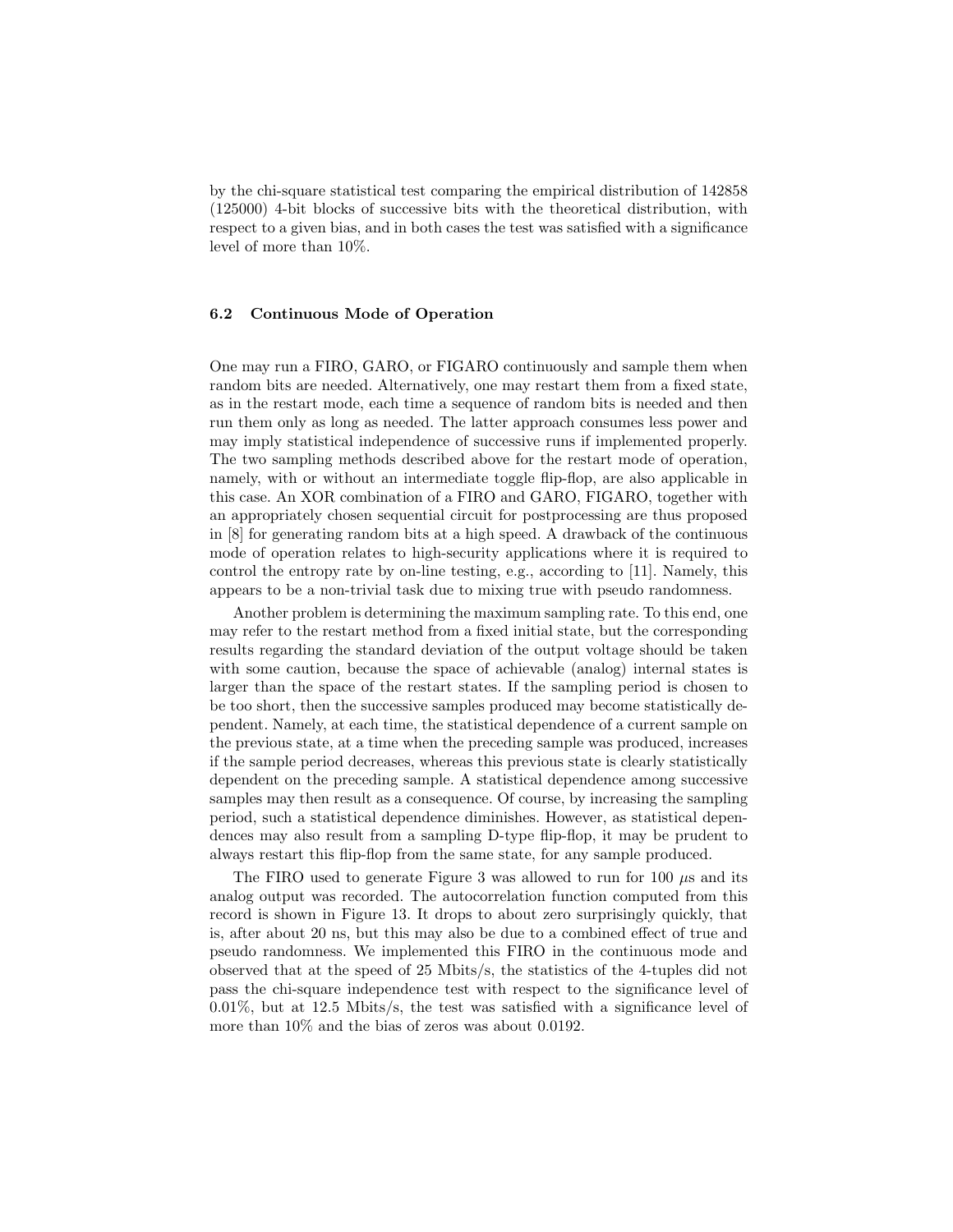

Fig. 13. Autocorrelation function of the analog output voltage for a continuously running FIRO with feedback polynomial  $x^{15} + x^{14} + x^7 + x^6 + x^5 + x^4 + x^2 + 1$ .

#### 6.3 Almost Doubling the Entropy Rate

Instead of extracting one random bit at a time, by sampling with a D-type flip-flop, either with or without an intermediate toggle flip-flop, one may also extract two random bits at a time, by sampling with a D-type flip-flop, both with and without an intermediate toggle flip-flop. As these two bits result from two different, a sort of complementary properties of the oscillating signal, it is reasonable to expect that the statistical dependence between them is relatively weak. Namely, the bit sampled without toggling depends only on the signal value at the sampling time, while the bit sampled with toggling essentially depends on the number of transitions in the signal since the last restart, for the restart mode, or since the preceding sampling time, for the continuous mode. If their biases are both small or, more generally, comparable in magnitude, then the entropy rate could thus be almost doubled, which, of course, would be practically significant.

We checked experimentally how much the entropy rate can be increased by this approach. For example, with the same FIRO as above, running in the restart mode of operation, the speed is thus increased from 7.14 to 14.28 Mbits/s, for raw random data. The Shannon entropy estimates obtained on 571432 2-bit samples are about 0.987 and 0.961 for individual bits, where the higher entropy corresponds to the sampling method with toggling, and about 1.933 for both bits jointly. The mutual information measuring their statistical independence is thus quite low, i.e., about 0.015.

Thus, we get a theoretical output rate of 13.8 Mbits/s of unbiased and statistically independent random bits. In practice, this rate can approximately be achieved by postprocessing algorithms, which should take into account the statistical dependence, albeit weak, between the two bits obtained by sampling. For example, by using the algorithm from [9], the theoretical output rate can be approached at the cost of increased processing complexity, by increasing the number of 2-bit samples processed simultaneously. The restart mode of operation is especially suitable for this algorithm since the processed 2-bit samples are then statistically independent.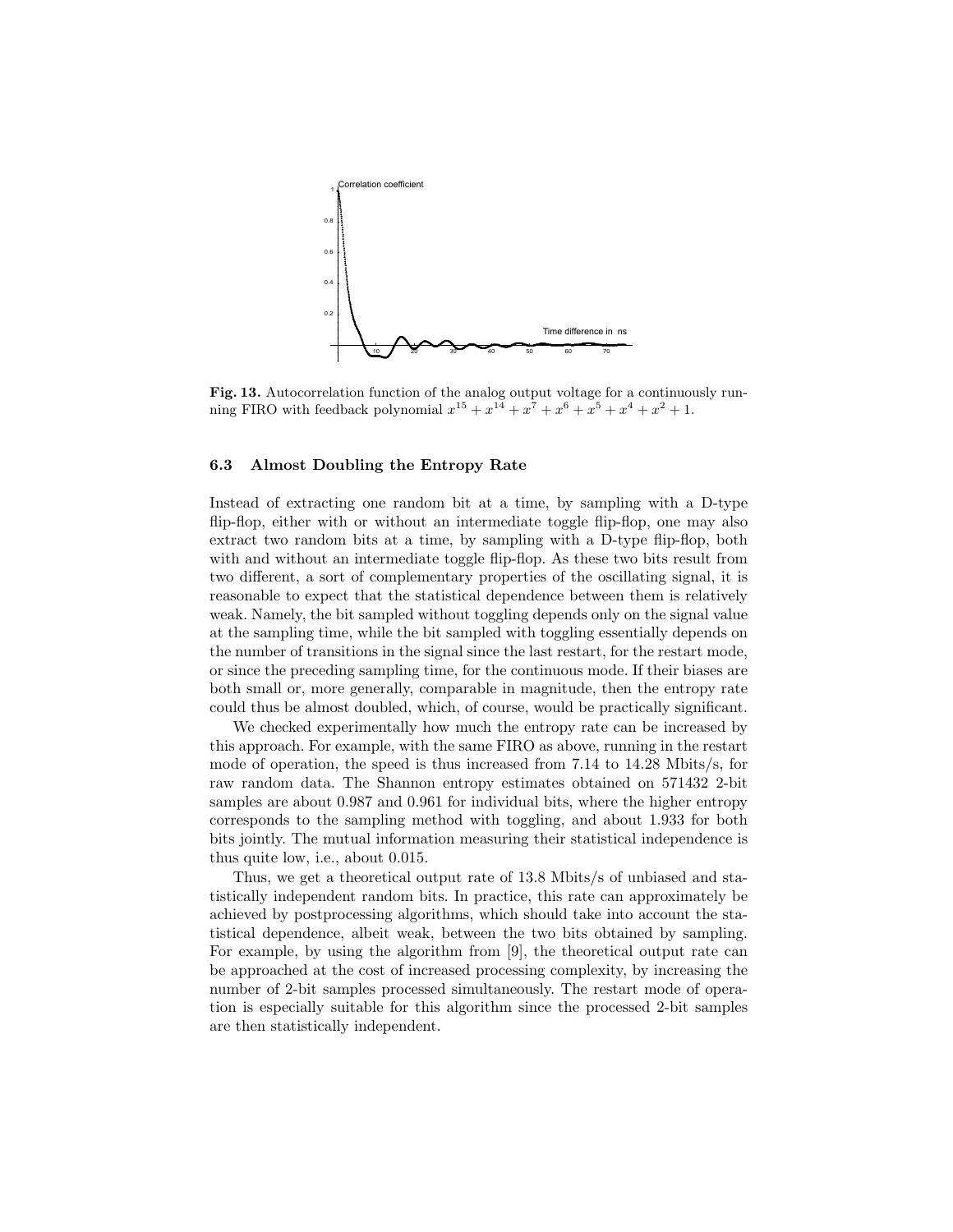## 7 FPGA Implementation

In this section, we give more details on how the experimental results presented in previous sections are achieved. The FIROs and GAROs were experimentally tested by using a Xilinx Spartan-3 Starter Kit board based on the Xilinx FPGA XC3S200-4FT256C.

In our experiments, we observed a considerable cross-talk between different signals on the FPGA. In principle, this is a problem for the restart method since the random oscillating signals generated by a FIRO or GARO are intrinsically analog, as is clear from Figures 3 and 6. These analog signals can be disturbed very easily by analog cross-talk from other signals on the board.

We implemented the circuit on the FPGA very carefully in such a way that the oscillations of the FIROs and GAROs were not disturbed by other signals. The cleanest approach would be to have no other signals on the FPGA. However, there has to be some mechanism for timing when the oscillators have to be restarted periodically. We used a quartz clock available on the board and a counter implemented on the FPGA. There may have been analog cross-talk from the counter to a FIRO or GARO, but this does not invalidate our experimental proof that true randomness was really generated. The counter was designed in such a way that it followed the same sequence of states for each restart and run of a FIRO or GARO. So, if the counter influences a FIRO or GARO, then it does it in an identical way at each run of the FIRO or GARO. Therefore, the occurrence of a varying behavior of the oscillators cannot be attributed to pseudo random disturbances from the counter, but is caused by true randomness.

The FIROs and GAROs may not only be influenced by different signals on the FPGA, but also by their own state from the previous run. The only way to solve this problem is to keep the oscillators, after having stopped them, for a sufficiently long time in a constant state so that all the transitory voltages can settle down to a constant value. Of course, we would theoretically have to wait infinitely long, because of an exponential decay. Since the timing analysis of FPGA implementations can be very complex, it is difficult to give precise estimates for the waiting times required. The signal stopping the oscillators may ripple through several logic gates, especially in the implementation of the manyinput XOR needed for FIROs. Since the gate delay for logic functions on the FPGA is about 1 ns, about 10 ns are sufficient to account for the gate delay. From our observations of FPGA transitory voltages on the oscilloscope, we concluded that additional 20 ns were sufficient for residual voltages to settle down to such a low value that they do not have noticeable influence on subsequent restarts of the oscillators. For the experiments reported in Sections 3 and 4, to be on the safe side, we chose a waiting time of 4960 ns.

# 8 A Theoretical Rationale for Improved Randomness

Why do FIROs and GAROs perform so much better than classical ROs? Here we provide a number of theoretical reasons for this phenomenon. Of course, it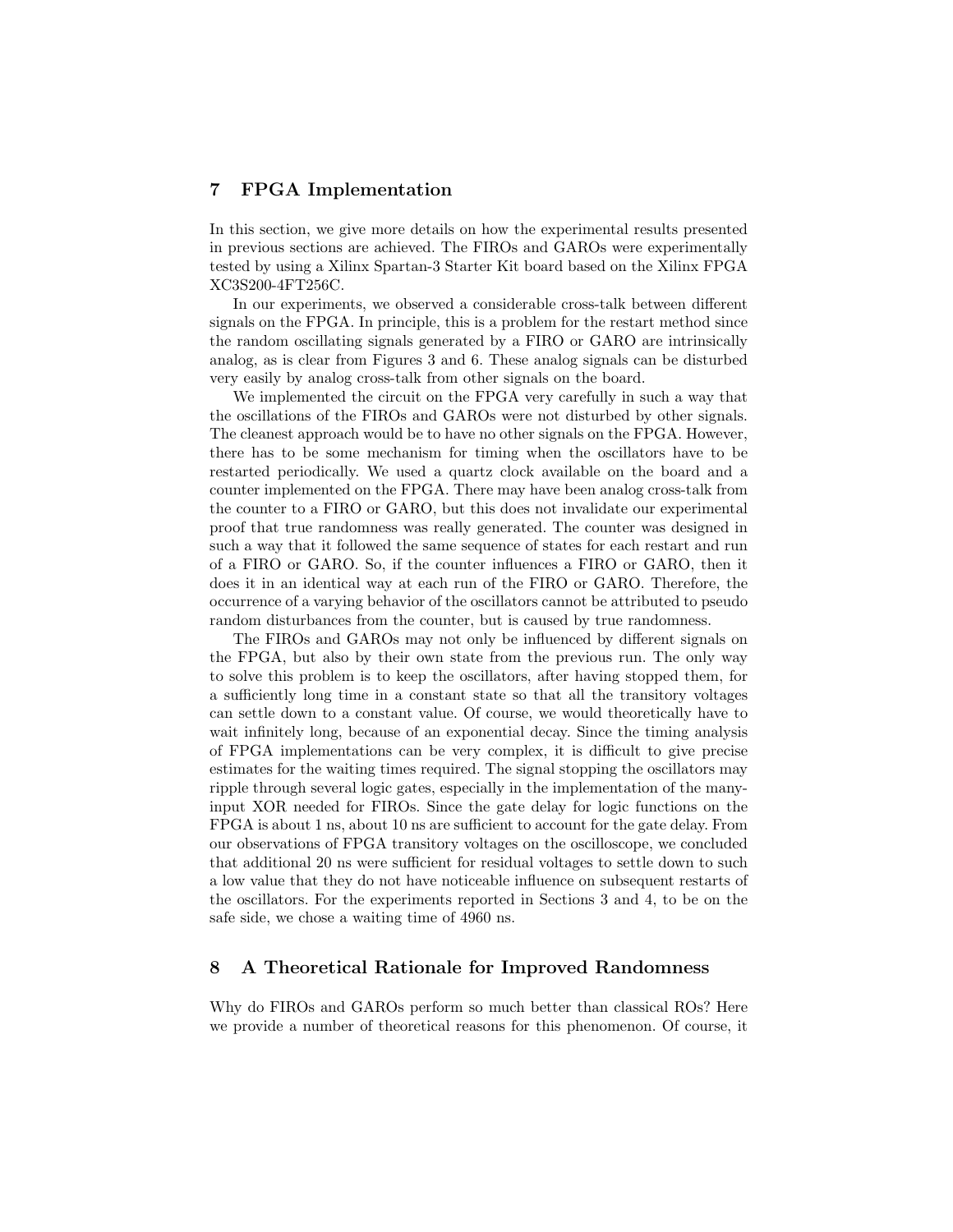remains to be further investigated if a more precise theoretical analysis would be possible.

The primary source of randomness are random delays and transition times of the logic gates in the circuit, which are due to various internal and external noise factors such as thermal noise and unpredictable short-term or long-term fluctuations in voltage and temperature. The amount of primary randomness generated per time unit can thus be measured by the product of the total number of logic gates and their average switching frequency, and this product is roughly proportional to the power consumption. In a classical RO, this product is independent of the number of inverters used, as the average switching frequency is inversely proportional to this number. On the other hand, in a FIRO or GARO, this product increases as the number of inverters, r, or the number of feedback logic gates increases. This is because the average switching frequency does not decrease with  $r$ , due to a more complex feedback. Accordingly, a FIRO or GARO generates more primary randomness than a RO. Equivalently, one may say that the amount of phase jitter is thus effectively increased.

During the oscillations in a FIRO or GARO, additional true randomness may be generated due to internal metastability events resulting from the feedback loops involving chains of inverters, but the frequency of these events is difficult to estimate and the resulting impact on entropy rate is hence difficult to quantify.

Another and, perhaps, the main advantage of FIROs and GAROs over classical ROs, which is evident from the oscillating waveforms shown in Figures 3, 6, and 9, is also a consequence of a more complex feedback signal. Namely, each random variation of a delay or a transition time gets transformed and propagated through feedback logic gates in a pseudo random or chaotic manner, and all such random variations combined hence result in a high-frequency noise-like oscillating signal, which inherently possesses both analog and binary properties. So, the more complex feedback cannot introduce new randomness as such, but can and does transform the primary randomness produced by individual logic gates, including those in the feedback, into a form more suitable for extraction by sampling. Equivalently, one may say that the sensitivity to phase jitter is thus effectively increased.

In a classical RO, the random delay variations of inverters just add up together in a regular manner so that it is much more difficult to extract each new bit of true randomness by sampling. A theoretical model of entropy build-up in ROs is given in [12]. Note that the oscillating nature of the standard deviation curves in Figures 10 and 12 means that it is in principle easier to extract randomness by sampling near the edges of the oscillating signal. However, this is difficult to implement in practice, and [1] is as a step in this direction.

In conclusion, the sampling frequency can be made much higher without essentially reducing the entropy per bit in the sampled sequence, and this results in a much higher entropy rate achievable by FIROs, GAROs, and FIGAROs, in comparison with classical ROs.

In addition, in a FIRO or GARO, the irregularity of a high-frequency oscillating signal, which is random, pseudo random, and chaotic on the binary as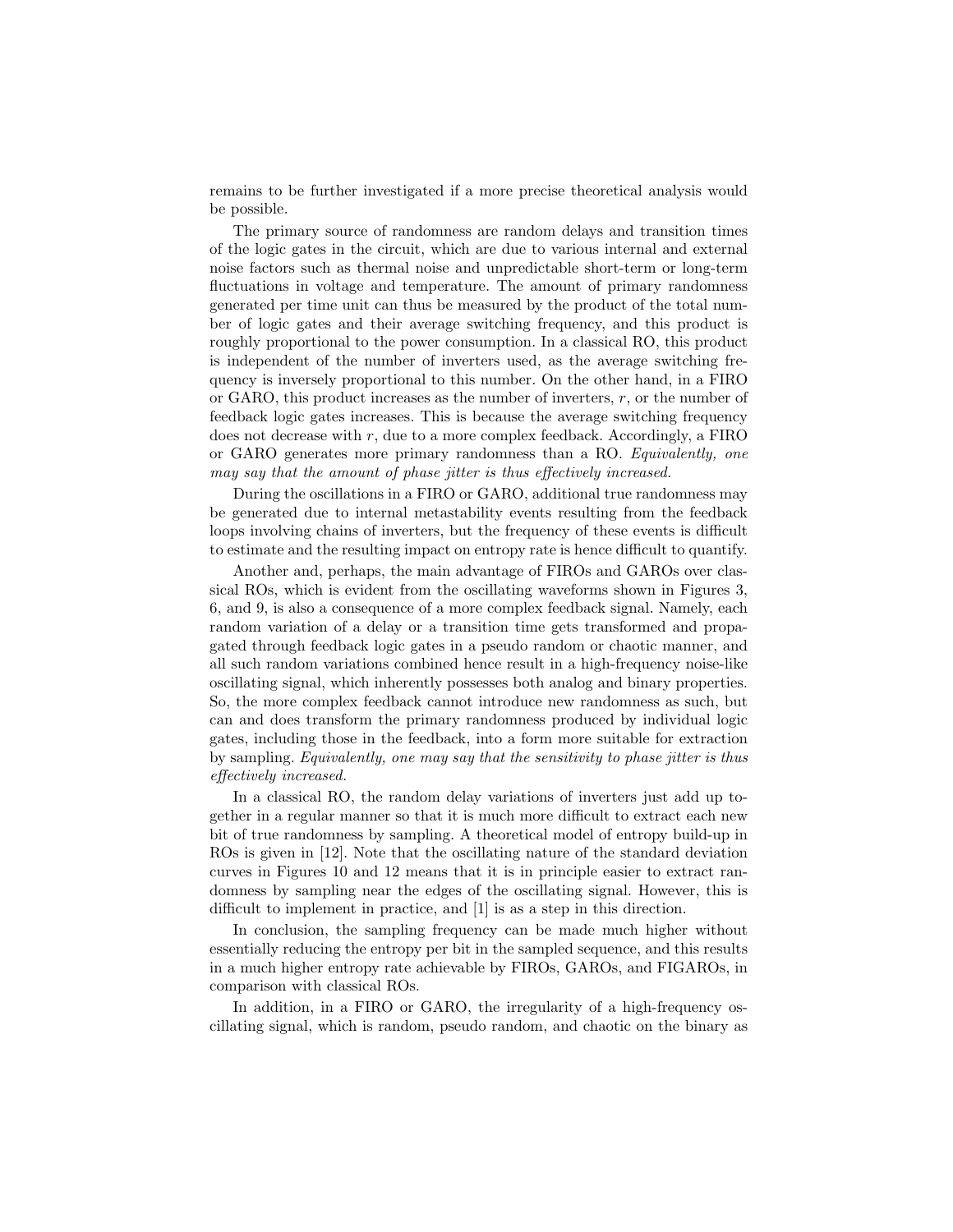well as analog level, reduces the mutual coupling effect between the oscillating and sampling signals, which is the main weakness of classical ring oscillators. This irregularity may also increase the frequency of metastability events in the sampling circuit such as an edge-triggered D-type flip-flop. The two phonemena and the resulting impact on true randomness are interesting topics for future experimental investigations.

# 9 Conclusions

We demonstrated that a carefully implemented restart method is useful not only for designing TRNGs with testable true randomness properties, but also for distinguishing between true and pseudo randomness in TRNGs using logic gates only, such as those based on classical ring oscillators and on the so-called Fibonacci or Galois ring oscillators. The experimental evaluation and analysis based on the restart method clearly show that the latter are capable of producing orders of magnitude higher entropy rates than the former. This is mainly because a more complex feedback, on one hand, maintains a high switching frequency while increasing the number of inverters and, on the other hand, transforms the original randomness into a form more suitable for extraction by sampling.

Consequently, TRNGs based on Fibonacci or Galois ring oscillators are thus very convenient for high-speed applications, in both FPGA and ASIC technologies. The restart mode of operation is recommended for high-security applications, with an on-line testing of true randomness properties. The continuous mode of operation can achieve higher speeds, but the true randomness properties do not seem to be directly testable. A new sampling method almost doubling the entropy rate is also proposed.

## References

- 1. H. Bock, M. Bucci, and R. Luzzi, "Offset-compensated oscillator-based random bit source for security applications," Cryptographic Hardware and Embedded Systems - CHES 2004, Lecture Notes in Computer Science, vol. 3156, pp. 268–281, 2004.
- 2. M. Bucci and R. Luzzi, "Design of testable random bit generators," Cryptographic Hardware and Embedded Systems - CHES 2005, Lecture Notes in Computer Science, vol. 3659, pp. 147–156, 2005.
- 3. W. R. Coppock and C. R. Philbrook, "A mathematical and physical analysis of circuit jitter with application to cryptographic random bit generation," Worcester Polytechnic Inst., Major Qualifying Project Report, Apr. 2005.
- 4. M. Dichtl, "How to predict the output of a hardware random number generator," Cryptographic Hardware and Embedded Systems - CHES 2003, Lecture Notes in Computer Science, vol. 2779, pp. 181–188, 2003.
- 5. M. Dichtl, "A closer look at a provably secure true random number generator," unpublished paper, submitted to and rejected from CHES 2007.
- 6. M. Epstein, L. Hars, R. Krasinski, M. Rosner, and H. Zheng, "Design and implementation of a true random number generator based on digital circuits artifacts," Cryptographic Hardware and Embedded Systems - CHES 2003, Lecture Notes in Computer Science, vol. 2779, pp. 152–165, 2003.